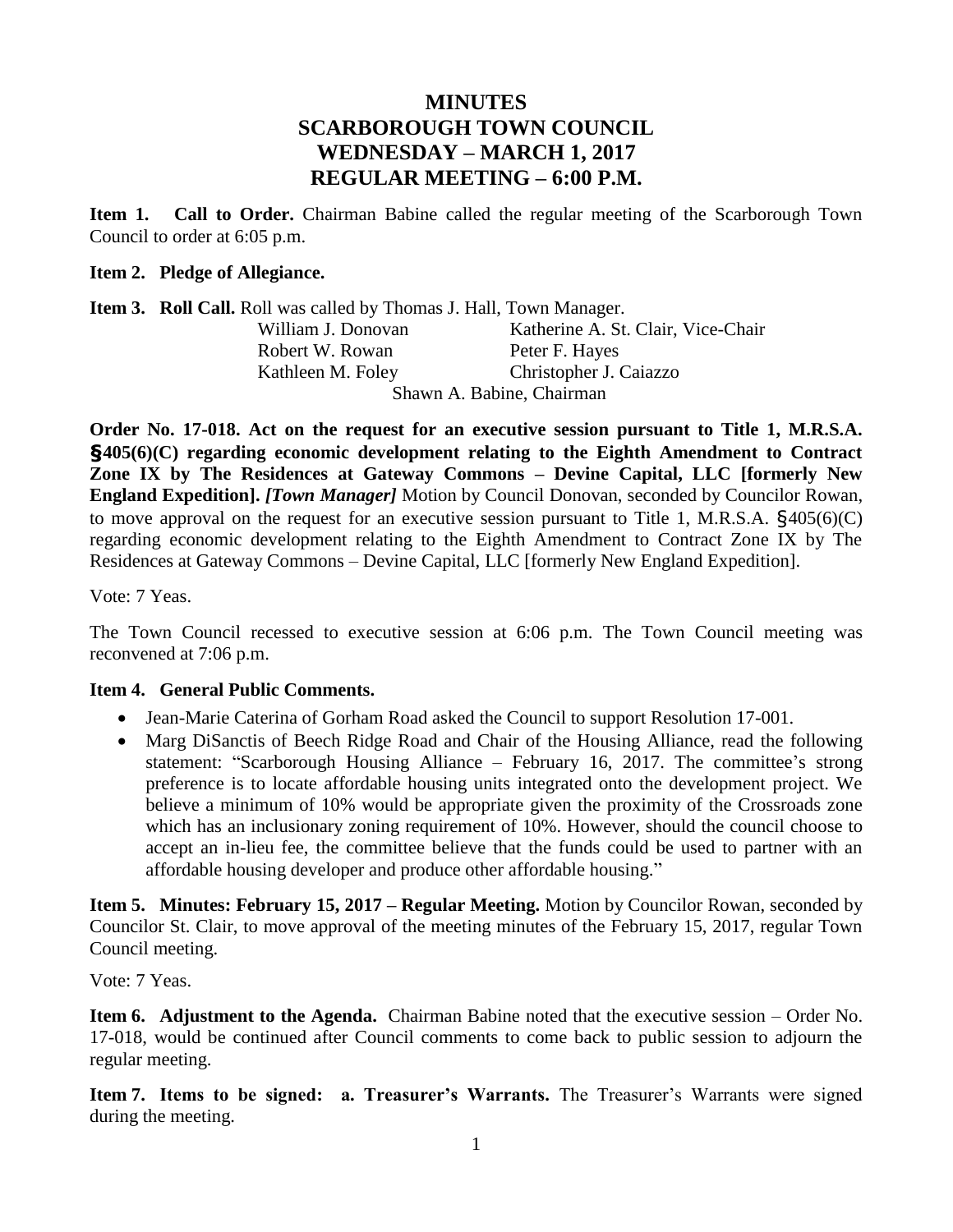#### **Resolution 17-001. Act on Resolution 17-001 to follow through with a Transportation and Land Use Action Plan for the Gorham East-West Corridor and authorize the Town Manager to sign the Resolve.** *[Town Manager]* Thomas J. Hall, Town Manager, gave a brief overview on this Resolve.

Motion by Councilor Donovan, seconded by Councilor Hayes, to move approval of Resolution 17-001. Act on Resolution 17-001 to follow through with a Transportation and Land Use Action Plan for the Gorham East-West Corridor and authorize the Town Manager to sign the Resolve, as follows:

#### **RESOLUTION 17-001 RESOLVE TO FOLLOW THROUGH WITH A TRANSPORTATION AND LAND USE ACTION PLAN FOR THE GORHAM EAST-WEST CORRIDOR**

#### **WHEREAS,**

A. Vital to the economy of our region are the principal East-West routes between the urban core of Portland and South Portland and the suburbs in Scarborough, Gorham, Westbrook and other areas to the west, connected by Routes 22, 25, and 114, and the intersecting North-South Routes 1 and 202, and the Maine Turnpike (I-95) and I-295.

B. At the request of the Towns of Gorham and Scarborough and the Cities of South Portland and Westbrook, the 123<sup>rd</sup> Maine State Legislature in Resolve 2007, c. 95, commissioned the Maine Turnpike Authority (MTA) and the Maine Department of Transportation (MaineDOT) to review existing and potential new routes from the Maine Turnpike to municipal centers in western Cumberland County, to determine how to reduce congestion on state and local roads and to improve access between the Turnpike and outlying communities.

C.As directed by the Legislative Resolve, the parties have completed the Gorham East-West Corridor Feasibility Study led by a Steering Committee of officials from Gorham, Westbrook, South Portland, Scarborough, MTA, MaineDOT, and the Portland Area Comprehensive Transportation System (PACTS).

D. The Feasibility Study published in September 2012 responded to the Resolve with findings that the study area is highly congested with 64 high crash locations and seven intersections operating at unacceptable levels of service.

E. Current morning and evening rush hour congestion on key arterials such as Route 114, Route 22, Running Hill Road, and Spring Street is probably the worst in Maine. Traffic backups of more than a mile long are not uncommon. This congestion causes an unacceptable loss of productivity, wasted fuel, degraded air quality, safety hazards, ever-worsening environmental impacts, and mobility constraints for those who depend on these over-burdened roads for daily passage.

F. The Feasibility Study projected that over the next 25 years this area of Maine will receive a significant share of statewide growth, leading to worsening traffic, a tripling in the number of congested intersections, a shift of traffic to residential and secondary roads, and an increase in safety "hotspots."

G. It is currently projected that population growth if left unchecked will build out rural areas rather than congregate in existing suburban and urban centers and that this will impose unsustainable demands on the existing transportation network.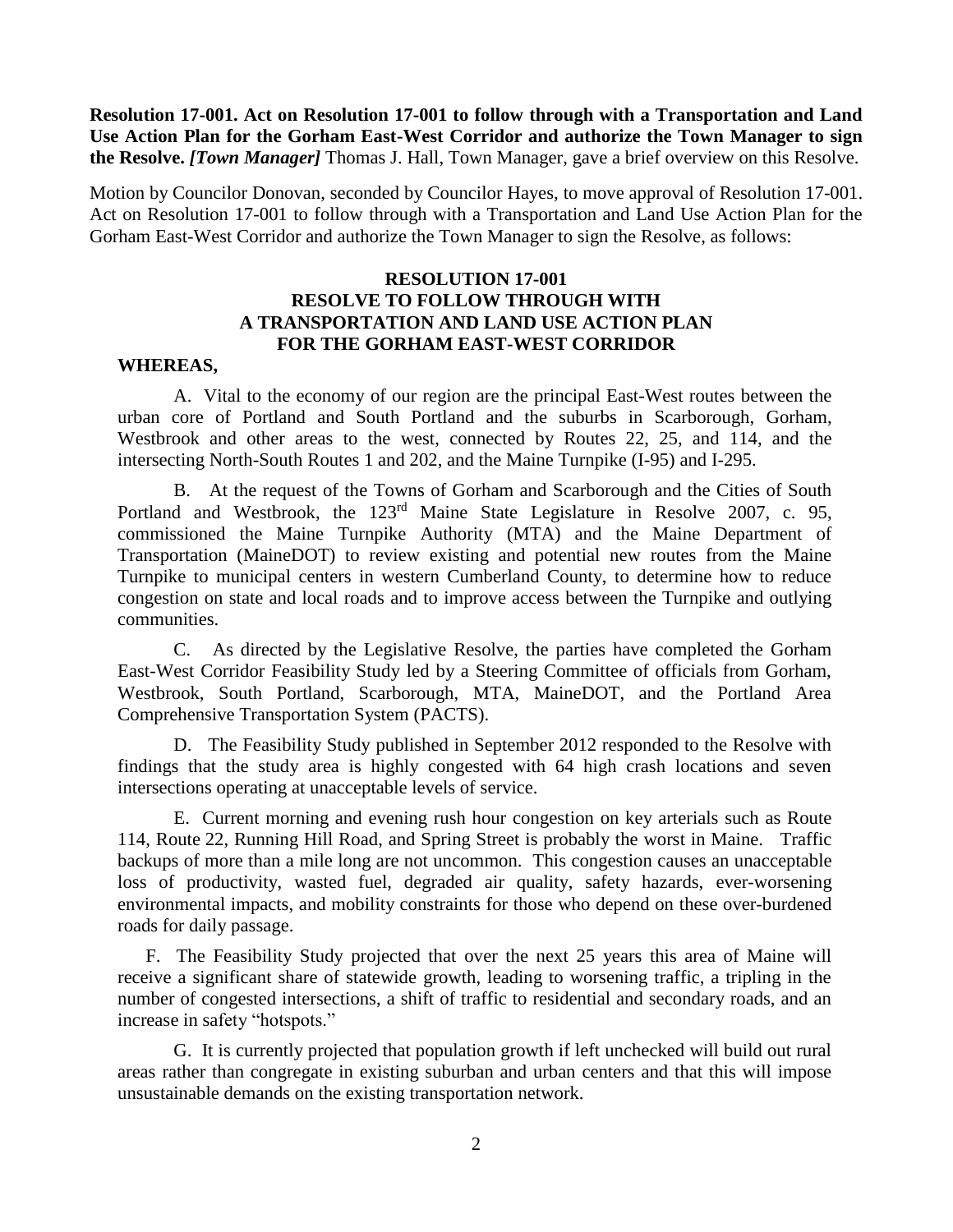H. The 2012 Feasibility Study identified and evaluated a range of potential solutions to the area's transportation and land use needs, resulting in recommendations to implement roadway improvements; transit service expansion; and land use, zoning and growth management measures in a regionally planned and coordinated manner. The Study highlighted that all three of these strategies are necessary to address the existing transportation congestion and capacity issues. A regional approach is necessary to provide more efficient land use choices, expand transit services, and maximize the efficiency and safety of the roadway system to avoid an over-reliance on adding highway capacity.

I. The 2012 Feasibility Study identified two alternative highway improvement scenarios to address congestion and safety within the study area:

- (1) further develop, widen and expand the capacity of existing roads and intersections along the congested routes; or
- (2) build a limited access by-pass corridor to provide unimpeded mobility, remove traffic from existing roads, and preserve local roads for local destinations including residential, village, and small businesses areas.

J. MaineDOT has limited resources with which to build either scenario recommended by the 2012 Feasibility Study. If granted Legislative authority, MTA does have the fiscal capacity to plan for and build a limited access by-pass through the region as a connector to the Turnpike provided that a toll is imposed to build and maintain the connector and amortize necessary bonding.

K. Until a new strategy for regional traffic management is defined for the study area, it is not possible for municipalities to complete long range plans for future land use, to zone affected regions appropriately, to consider how and where to extend public utilities, or to determine how best to develop or preserve existing villages in North Scarborough, South Gorham and other areas under pressure from growing congestion.

L. All area communities have benefited from extensive reviews and studies conducted by (PACTS) which is the region's federally-mandated metropolitan planning organization. NOW, THEREFORE,

#### 1. Given the public consensus among municipal and regional interests, the shortage of resources from the Maine Department of Transportation, the compelling long term and sustainable safety, environmental and livability advantages of a new limited access highway, and the fiscal capacity of the Maine Turnpike to address such needs, we urge the Maine Legislature to find it in the public interest for the Turnpike to pursue planning and development of a limited access connector between South Gorham and an appropriate juncture to the Maine Turnpike at or near Exits 44 or 45.

2. The undersigned communities find that building a new limited access highway corridor is appropriate from an economic, environmental, and land planning perspective if done in conjunction with coordinated plans supported by each of the engaged municipalities under guidance and coordination from PACTS.

3. Each of the undersigned municipalities pledges to make sensible and appropriate land planning decisions to adjust to improved patterns of travel through and within the affected area in coordination with each other.

Vote: 7 Yeas.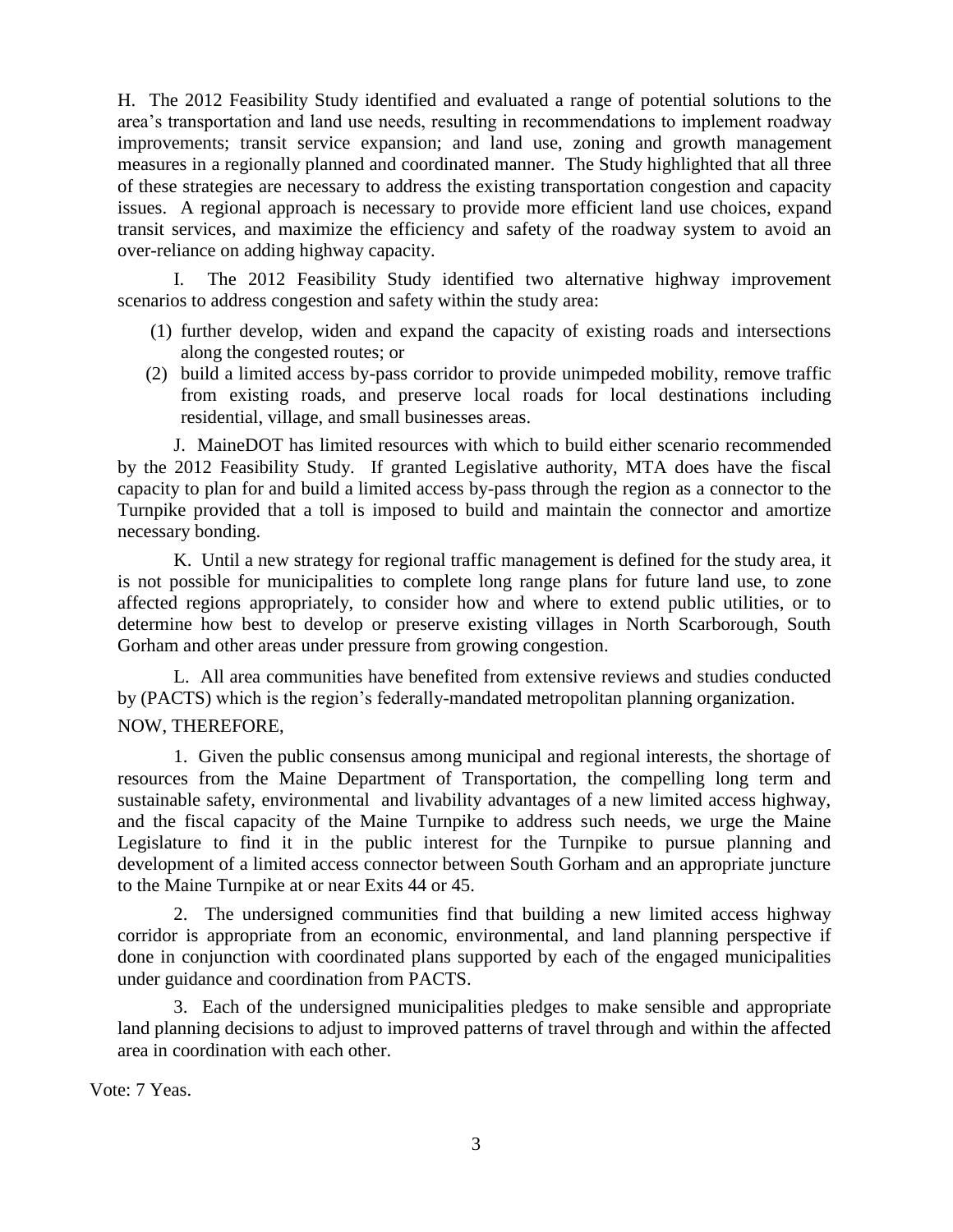**Order No. 17-014, 7:00 p.m. Public hearing and possible second reading on the proposed amendments to Chapter 601- the Town of Scarborough Traffic Ordinance, Section 25. Parking Restrictions, subsection A.IV-1. Pine Point.** *[Ordinance Committee]* Councilor Donovan gave a brief overview on this Order.

Chairman Babine opened the public hearing. The following individuals spoke on this Order:

 Moira Erickson of Pine Point spoke against the proposed amendment. She felt there should be no parking along Pine Point Road. She commented that there was no sidewalk on the bridge, what money that is being offered, use it to build a sidewalk on the bridge. Use Depot Road instead.

There being no further comments. The hearing was closed at 7:15 p.m.

Angela Blanchette, Town Engineer, gave a brief overview on what is being proposed as an amendment.

Motion by Councilor Caiazzo, seconded by Councilor Hayes, to move approval of the second reading on the proposed amendments to Chapter 601- the Town of Scarborough Traffic Ordinance, Section 25. Parking Restrictions, subsection A.IV-1. Pine Point, as follows:

# **CHAPTER 601 TOWN OF SCARBOROUGH TRAFFIC ORDINANCE**

BE IT HEREBY ORDAINED, by the Town Council of the Town of Scarborough, Maine, in Town

Council assembled, that Chapter 601 - - the Traffic Ordinance of the Town of Scarborough, Maine is

amended by adding the underlined text, as shown below:

### **Section 25. Parking Restrictions.**

### **A. PARKING RESTRICTIONS**

### **I. NO PARKING AT ANY TIME.**

IV-1. PINE POINT (from May 1 to September 15 of each year).

(1) On Pine Point Road (formerly Depot Street) from East Grand Avenue to the Ocean.

(2) On Pine Point Road, both sides, within twenty (20) feet of either side of the driveway opening of the Audubon Nature Center.

(3) No parking shall be allowed on Pine Point Road from east Grand Avenue to Snow Canning Road, except for within the delineated on-street parking spaces on the southwesterly side of the road.

Vote: 7 Yeas.

#### **OLD BUSINESS:**

**Order No. 17-019. Act to approve the names posted to the various committees/boards, as recommended by the Appointments Committee on February 15, 2017.** *[Town Clerk]* Motion by Councilor Caiazzo, seconded by Councilor St. Clair, to move approval of the names posted to the various committees/boards, as recommended by the Appointments Committee on February 15, 2017, as follows: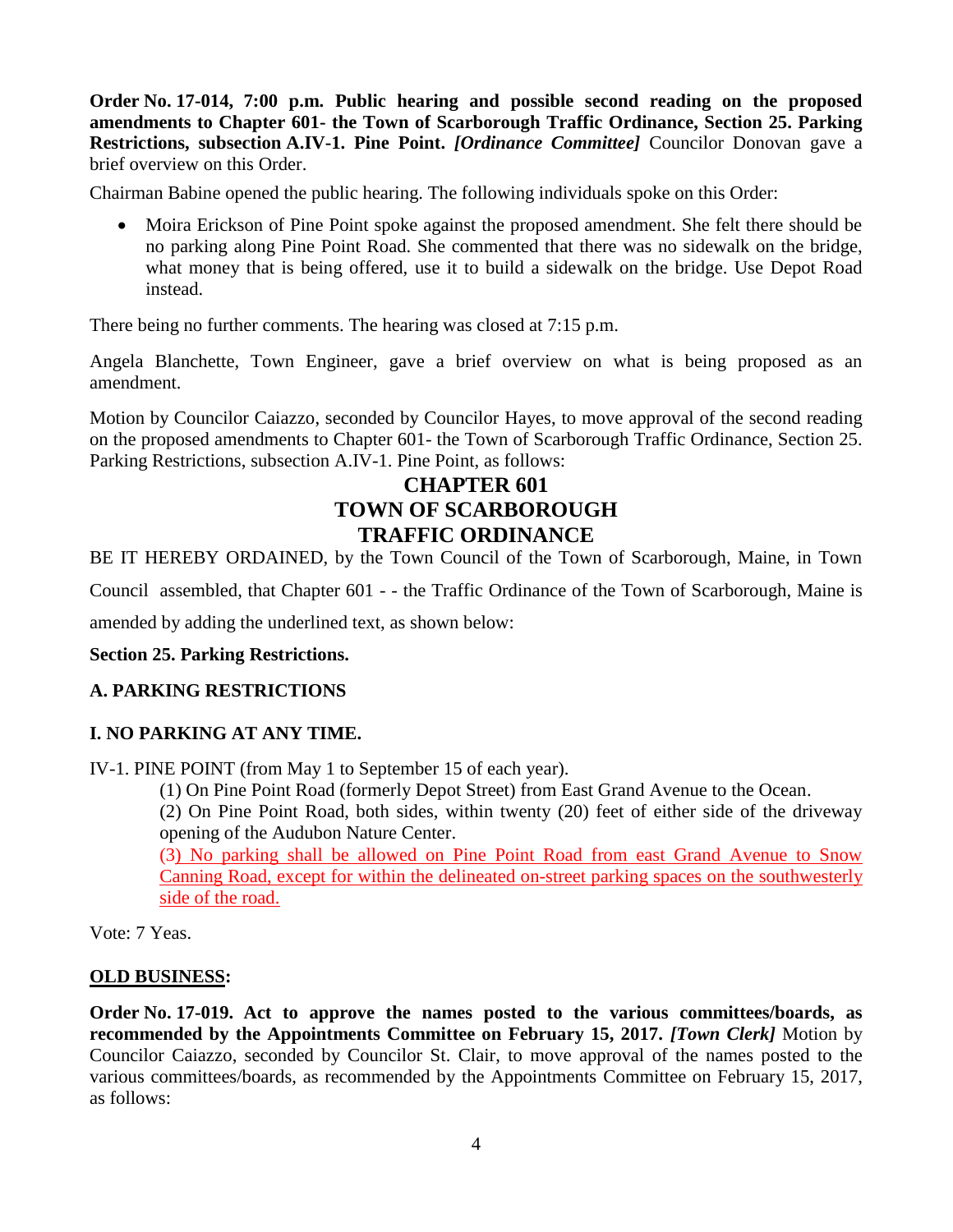#### **Parks and Conservation Land Board:**

Appoint Rebel Douglas as a full voting member, with a term to expire in 2018 **Senior Advisory Board:** 

Appoint Jean-Marie Caterina, as a full voting member with a term to expire in 2018 **Shellfish Conservation Commission:** 

Re-appoint Terry Twomey and Robert Willette as full voting members, with a terms to expire in 2019.

Vote: 7 Yeas.

### **NEW BUSINESS:**

**Order No. 17-020. Act on the request to authorize the Town Manger to sign a Memorandum of Understanding with Manomet for a grant for commercial scale soft shell clam farming.** *[Shellfish Conservation Commission]* Councilor Hayes gave a brief overview on this Order.

The following individuals spoke on this Order:

- Benjamin Howard of Windsor Pines Drive voice his support for this Order and hoped the Council would supported this Order.
- Dave Green of Beech Ridge Road and Chair of the Shellfish Conservation Commission, noted that the Commission was in full support of this Order. He will be going to Georgetown to view a clam farm there and will come and assist us with the setup. He then responded to questions from the Town Council relating to the milky ribbon worm.
- Ian Anderson, Marine Resource Officer, spoke in support of this Order. This is an opportunity that we should not pass up. He then responded to questions from the Council.

Motion by Councilor St. Clair, seconded by Councilor Hayes, to move approval on the request to authorize the Town Manger to sign a Memorandum of Understanding with Manomet for a grant for commercial scale soft shell clam farming.

### Vote: 7 Yeas.

**Order No. 17-021. Act on the request from the SEDCO Board to move approval on the appointments of Allen Paul and James Hartley with terms to expire in 2020 and the reappointments of Dr. Gayle Brazeau and Jon Crasnick with terms to expire in 2020 and Rick Shinay with a term to expire in 2019.** *[SEDCO]* Karen Marin, President of SEDCO, gave a brief overview on the recommendations for approval.

Motion by Councilor St. Clair, seconded by Councilor Hayes, to move approval on the request from the SEDCO Board to move approval on the appointments of Allen Paul and James Hartley with terms to expire in 2020 and the reappointments of Dr. Gayle Brazeau and Jon Crasnick with terms to expire in 2020 and Rick Shinay with a term to expire in 2019.

Vote: 7 Yeas.

**Order No. 17-022. Act to certify the election results of the Special Municipal Election held on Tuesday, February 28, 2017.** *[Town Clerk]* Motion by Councilor St. Clair, seconded by Councilor Hayes, to move approval to certify the election results of the Special Municipal Election held on Tuesday, February 28, 2017, as noted below:

Presented for certification by the Town Council, are the election results for the Special Municipal Election that was held on Tuesday, February 28, 2017: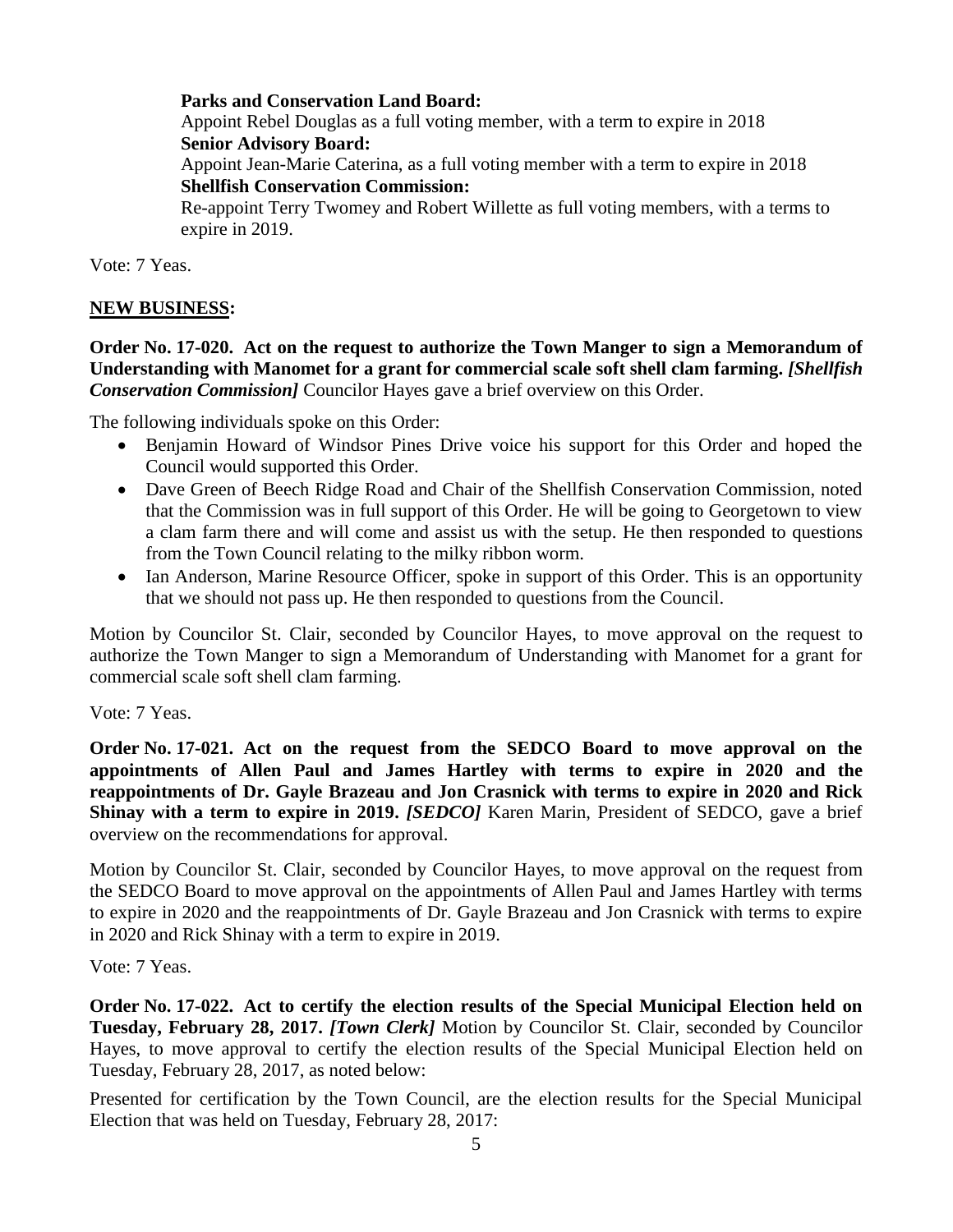| <b>Board of Education</b> |               |
|---------------------------|---------------|
| Starr, Mary B.            | $190*$        |
| Write-In: Foley, Robert   |               |
| <b>Blanks</b>             | $\mathcal{D}$ |

Pursuant to Section. 404. Organization, Qualifications, Quorum. The members of the Board of Education shall be sworn in by the Town Clerk or the Town Clerk's designee upon certification of the election by the Town Council and seated at the first Board of Education meeting after certification. The majority of the whole number of the Board of Education shall be a quorum and they shall elect their own chair. Every vote of the Board shall require the affirmative vote of at least four members. [Amended November 2, 2010 (as noted) – Effective January 1, 2011]

Therefore, the newly elected official will be sworn in on Thursday, March 2, 2017 and then sit as an official member of the Board of Education that evening.

Vote: 7 Yeas.

**Order No. 17-023. Act on the annual "Seasonal Road Posting" for weight restrictions, if necessary, from February 27th to May 15th.** *[Director of Public Works]* Motion by Councilor St. Clair, seconded by Councilor Rowan, to move approval on the annual "Seasonal Road Posting" for weight restrictions, if necessary, from February 27th to May  $15<sup>th</sup>$ , as follows:

> The following roads will be posted through Friday, May 15, 2017, or until posting is lifted by the Scarborough Public Works Department

Access to posted road may be granted as weather permits. Road Conditions are evaluated on a daily basis during this time.

To check on a road's status: Call 730-4400 and **Press 2** Any day of the week after 6:00 a.m.

February 27 - May 15

| Ash Swamp Road         |                                     |
|------------------------|-------------------------------------|
| <b>Dresser Road</b>    |                                     |
| <b>Highland Avenue</b> | Chamberlain Rd to So. Portland Line |
| <b>Holmes Road</b>     | Beechridge Speedway to Saco Line    |
| Jasper Street          |                                     |
| <b>Ross Road</b>       |                                     |
| Sawyer Road            |                                     |
| Two Rod Road           | Payne Rd to Holmes Rd               |
| <b>Woodfield Drive</b> |                                     |

Vote: 7 Yeas.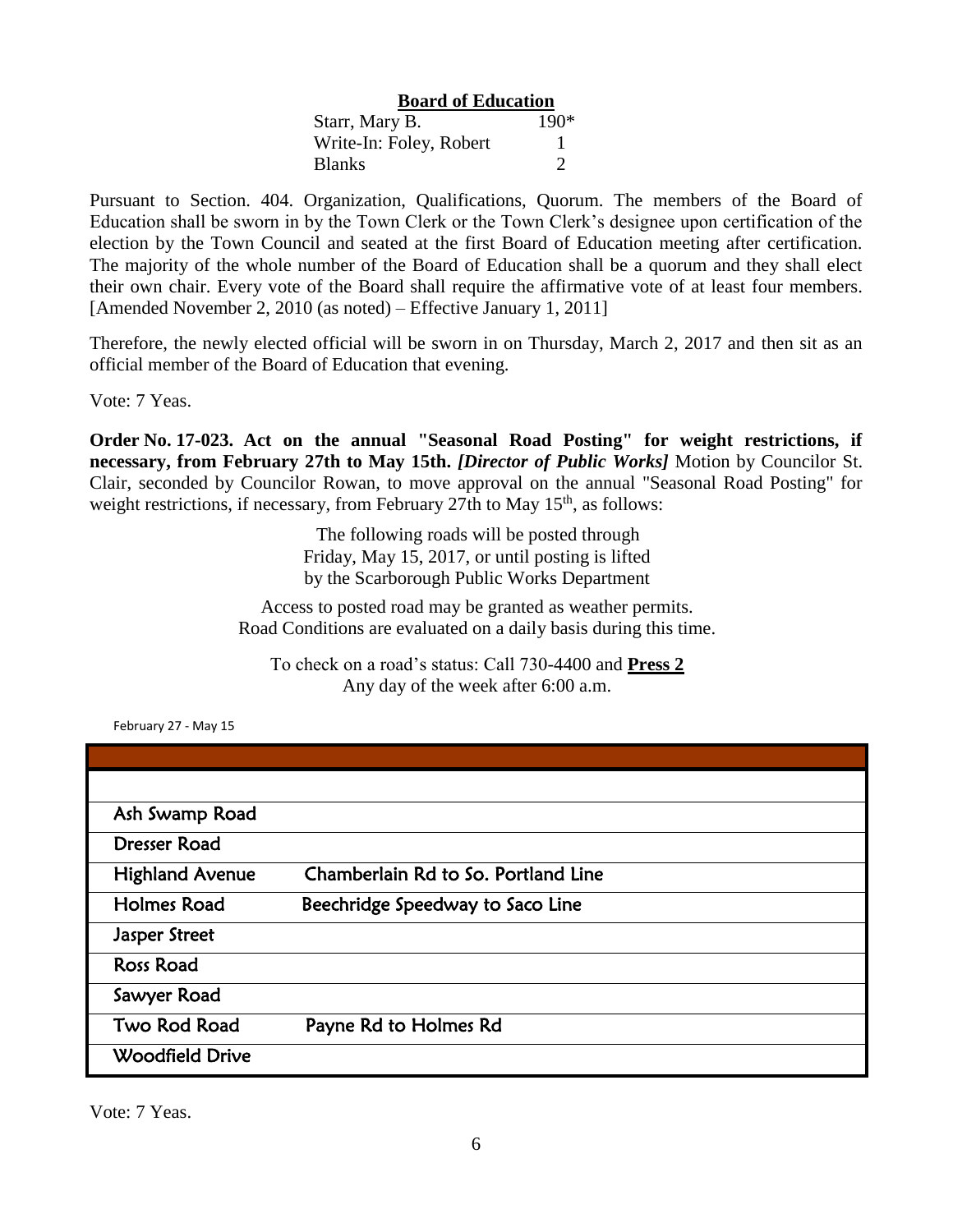#### **Order No. 17-024. Act on the request to adopt the 2017 Town Council Goals.** *[Town Council]* Chairman Babine presented a power-point presentation on the 2017 Town Council Goals.

The following individual spoke on this Order:

 Marg DiSancts of Beech Ridge Road felt that the presentation was will done and that the Goals were orderly.

Motion by Councilor St. Clair, seconded by Councilor Rowan, to move approval to adopt the 2017 Town Council Goals.

Motion by Councilor Rowan, seconded by Councilor St. Clair, to amend the main motion to include the following value statement as part of Council goals:

- Promote (and demonstrate) civil discourse
- Promote the development of Affordable Housing
- Promote the Preservation of Historic Buildings and Objects
- Promote the Preservation of Open Spaces
- Protect access to beach and waterfront

After a brief discussion on the amendment to the motion, Councilor Rowan and Councilor St. Clair withdrew the motion. This would be discussed at a later time and could be brought back at a later date.

Motion by Chairman Babine, seconded by Councilor Rowan, to move approval to amend the main motion to remove "with work to be completed and have final passage" in the last.

Vote on amendment: 7 Yeas.

Main Motion as Amended:

## **2017 Town Council Goals**

## *Communications/Relationships*

#### **OUTCOME:**

- Continue to improve internal and external communications.
- Develop a Town Council Communications Plan that provides direction, policy oversight and business decision support for all communications efforts of the Town Council.

#### **ACTION**

To approve a Scarborough Town Council Communication Plan (STCCP)

# *Budget/Finance/Fiscal Policy*

### **OUTCOMES:**

- Enhance financial management practices.
- Increase communications on the budget process.
- Manage the annual budget to a reasonable and sustainable level.
- Improve data availability used to inform decision making.

#### **ACTIONS:**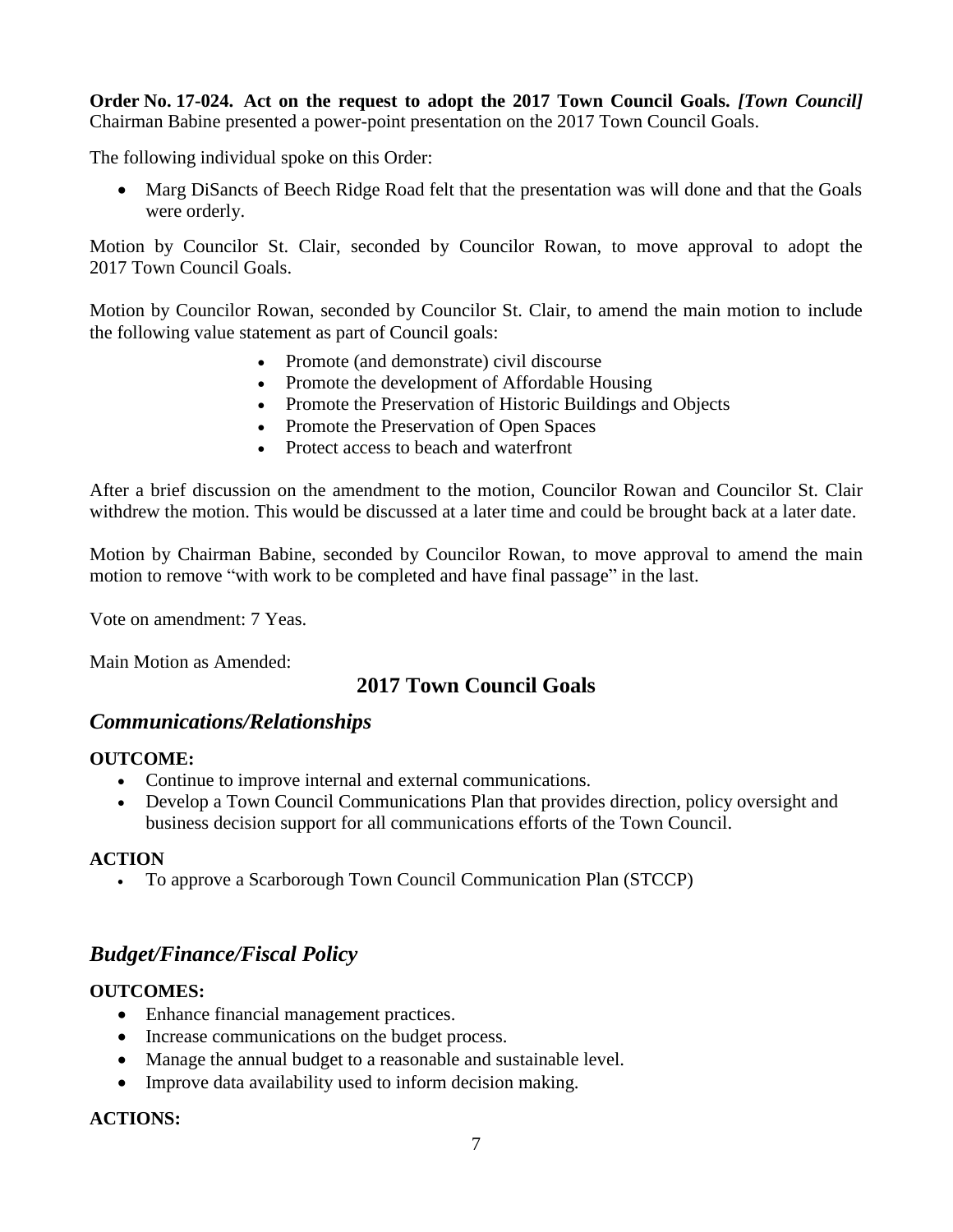- Develop and execute a Communications Plan and standardize the practices.
- Approve a Town wide budget that keeps the tax rate increase to less than or around 3%.
- Approval standardized metrics, dashboards and benchmarks and have a final working model by December 31<sup>st</sup>.

# *Governance/Policy/Programs*

### **OUTCOME:**

- Focus efforts to improve the governance of the Town Council.
- Evaluate Council Boards and Committee structures that support relevant changes for today's environment.
- Provide focus and attention on the next Comprehensive Plan.

## **ACTIONS:**

- Update and align Town boards and committees.
- Form and direct a new Town Council Standing Committee for Communication.
- Form and direct committee on Intercultural and Diversity.
- Review/amend R & P Manual; process for managing Town Managers Performance Review; HR Policies for Compensation/Benefits and strategic direction for Municipal Collective Bargaining and other Employment Contracts
- Formal plan to manage information by December 2017.

Vote: 7 Yeas.

**Item 8. Non Action Items**. None at this time.

## **Item 9. Standing and Special Committee Reports and Liaison Reports.**

- Councilor Donovan gave an update on the Planning Board and the Ordinance Committee.
- Councilor Rowan gave an update on the SEDCO Board and the Housing Alliance.
- Councilor Foley noted that the Rules  $&$  Policies Committee would be meeting on Wednesday, March 8<sup>th</sup>.
- Councilor St. Clair gave an update on the Communications Committee adding that there would be Communications Community round table on Wednesday, March 22<sup>nd</sup>.
- Councilor Hayes gave an update on the Seniors Advisory Board and the Finance Committee
- Councilor Caiazzo gave an update on the Appointments Committee and the Transportation Committee.

### **Item 10. Town Manager Report.** Thomas J. Hall, Town Manager, gave the following updates:

- Staff is in the mist of budget prep we are only one month away. This Friday is the internal deadline for department heads to have their budgets in the system.
- He has been busy with the recruitment process for Director of Community Services and interviews will commence next week for the Town Assessor.
- The eco-excellence Award will be awarded next week and Stu Axelrod has been nominated by the town…has volunteer numerous years –
- The School's Community Dialogue is on Thursday, March  $9<sup>th</sup>$  from 5:00 to 8:00 p.m. at the Wentworth School.